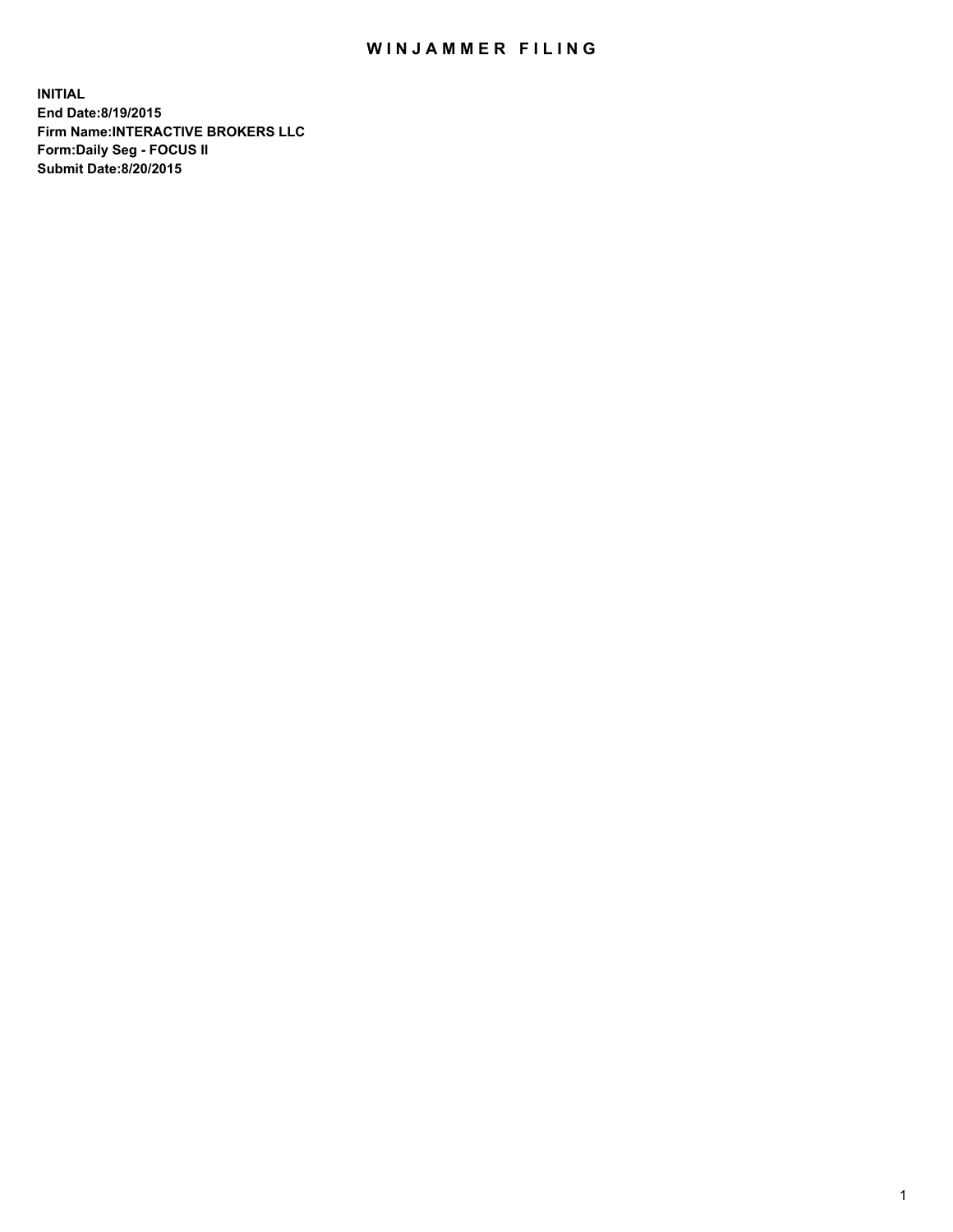## **INITIAL End Date:8/19/2015 Firm Name:INTERACTIVE BROKERS LLC Form:Daily Seg - FOCUS II Submit Date:8/20/2015 Daily Segregation - Cover Page**

| Name of Company<br><b>Contact Name</b><br><b>Contact Phone Number</b><br><b>Contact Email Address</b>                                                                                                                                                                                                                          | <b>INTERACTIVE BROKERS LLC</b><br><b>Michael Ellman</b><br>203-422-8926<br>mellman@interactivebrokers.co<br>$\underline{\mathbf{m}}$ |
|--------------------------------------------------------------------------------------------------------------------------------------------------------------------------------------------------------------------------------------------------------------------------------------------------------------------------------|--------------------------------------------------------------------------------------------------------------------------------------|
| FCM's Customer Segregated Funds Residual Interest Target (choose one):<br>a. Minimum dollar amount: ; or<br>b. Minimum percentage of customer segregated funds required:%; or<br>c. Dollar amount range between: and; or<br>d. Percentage range of customer segregated funds required between:% and%.                          | $\overline{\mathbf{0}}$<br>$\overline{\mathbf{0}}$<br>155,000,000 245,000,000<br>0 <sub>0</sub>                                      |
| FCM's Customer Secured Amount Funds Residual Interest Target (choose one):<br>a. Minimum dollar amount: ; or<br>b. Minimum percentage of customer secured funds required:%; or<br>c. Dollar amount range between: and; or<br>d. Percentage range of customer secured funds required between: % and %.                          | $\overline{\mathbf{0}}$<br>$\overline{\mathbf{0}}$<br>80,000,000 120,000,000<br>0 <sub>0</sub>                                       |
| FCM's Cleared Swaps Customer Collateral Residual Interest Target (choose one):<br>a. Minimum dollar amount: ; or<br>b. Minimum percentage of cleared swaps customer collateral required:% ; or<br>c. Dollar amount range between: and; or<br>d. Percentage range of cleared swaps customer collateral required between:% and%. | $\overline{\mathbf{0}}$<br>$\underline{\mathbf{0}}$<br>0 <sub>0</sub><br>0 <sup>0</sup>                                              |

Attach supporting documents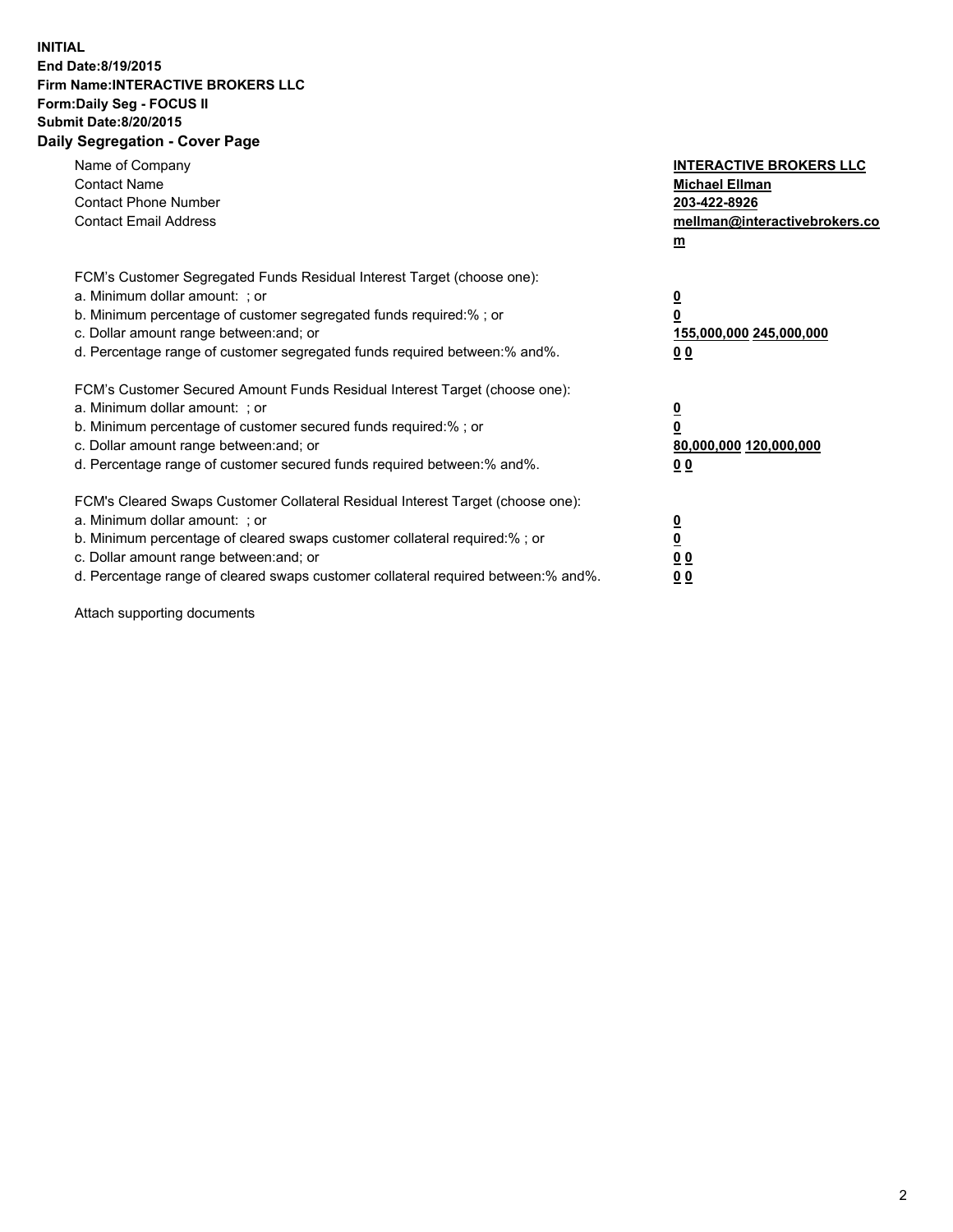## **INITIAL End Date:8/19/2015 Firm Name:INTERACTIVE BROKERS LLC Form:Daily Seg - FOCUS II Submit Date:8/20/2015 Daily Segregation - Secured Amounts**

|     | Daily Ocglegation - Occarea Anioants                                                        |                                   |
|-----|---------------------------------------------------------------------------------------------|-----------------------------------|
|     | Foreign Futures and Foreign Options Secured Amounts                                         |                                   |
|     | Amount required to be set aside pursuant to law, rule or regulation of a foreign            | $0$ [7305]                        |
|     | government or a rule of a self-regulatory organization authorized thereunder                |                                   |
| 1.  | Net ledger balance - Foreign Futures and Foreign Option Trading - All Customers             |                                   |
|     | A. Cash                                                                                     | 385,582,067 [7315]                |
|     | B. Securities (at market)                                                                   | $0$ [7317]                        |
| 2.  | Net unrealized profit (loss) in open futures contracts traded on a foreign board of trade   | $-19,583,185$ [7325]              |
| 3.  | Exchange traded options                                                                     |                                   |
|     | a. Market value of open option contracts purchased on a foreign board of trade              | <b>51,084</b> [7335]              |
|     | b. Market value of open contracts granted (sold) on a foreign board of trade                | $-19,513$ [7337]                  |
| 4.  | Net equity (deficit) (add lines 1.2. and 3.)                                                | 366,030,453 [7345]                |
| 5.  | Account liquidating to a deficit and account with a debit balances - gross amount           | 1,572,724 [7351]                  |
|     | Less: amount offset by customer owned securities                                            | 0 [7352] 1,572,724 [7354]         |
| 6.  | Amount required to be set aside as the secured amount - Net Liquidating Equity              | 367,603,177 [7355]                |
|     | Method (add lines 4 and 5)                                                                  |                                   |
| 7.  | Greater of amount required to be set aside pursuant to foreign jurisdiction (above) or line | 367,603,177 [7360]                |
|     | 6.                                                                                          |                                   |
|     | FUNDS DEPOSITED IN SEPARATE REGULATION 30.7 ACCOUNTS                                        |                                   |
| 1.  | Cash in banks                                                                               |                                   |
|     | A. Banks located in the United States                                                       | 68 [7500]                         |
|     | B. Other banks qualified under Regulation 30.7                                              | 0 [7520] 68 [7530]                |
| 2.  | Securities                                                                                  |                                   |
|     | A. In safekeeping with banks located in the United States                                   | 390,756,363 [7540]                |
|     | B. In safekeeping with other banks qualified under Regulation 30.7                          | 0 [7560] 390,756,363 [7570]       |
| 3.  | Equities with registered futures commission merchants                                       |                                   |
|     | A. Cash                                                                                     | $0$ [7580]                        |
|     | <b>B.</b> Securities                                                                        | $0$ [7590]                        |
|     | C. Unrealized gain (loss) on open futures contracts                                         | $0$ [7600]                        |
|     | D. Value of long option contracts                                                           | $0$ [7610]                        |
|     | E. Value of short option contracts                                                          | 0 [7615] 0 [7620]                 |
| 4.  | Amounts held by clearing organizations of foreign boards of trade                           |                                   |
|     | A. Cash                                                                                     | $0$ [7640]                        |
|     | <b>B.</b> Securities                                                                        | $0$ [7650]                        |
|     | C. Amount due to (from) clearing organization - daily variation                             | $0$ [7660]                        |
|     | D. Value of long option contracts                                                           | $0$ [7670]                        |
|     | E. Value of short option contracts                                                          | 0 [7675] 0 [7680]                 |
| 5.  | Amounts held by members of foreign boards of trade                                          |                                   |
|     | A. Cash                                                                                     | 119,931,349 [7700]                |
|     | <b>B.</b> Securities                                                                        | $0$ [7710]                        |
|     | C. Unrealized gain (loss) on open futures contracts                                         | -8,850,900 [7720]                 |
|     | D. Value of long option contracts                                                           | 51,093 [7730]                     |
|     | E. Value of short option contracts                                                          | -19,513 [7735] 111,112,029 [7740] |
| 6.  | Amounts with other depositories designated by a foreign board of trade                      | 0 [7760]                          |
| 7.  | Segregated funds on hand                                                                    | $0$ [7765]                        |
| 8.  | Total funds in separate section 30.7 accounts                                               | 501,868,460 [7770]                |
| 9.  | Excess (deficiency) Set Aside for Secured Amount (subtract line 7 Secured Statement         | 134,265,283 [7380]                |
|     | Page 1 from Line 8)                                                                         |                                   |
| 10. | Management Target Amount for Excess funds in separate section 30.7 accounts                 | 80,000,000 [7780]                 |
| 11. | Excess (deficiency) funds in separate 30.7 accounts over (under) Management Target          | 54,265,283 [7785]                 |
|     |                                                                                             |                                   |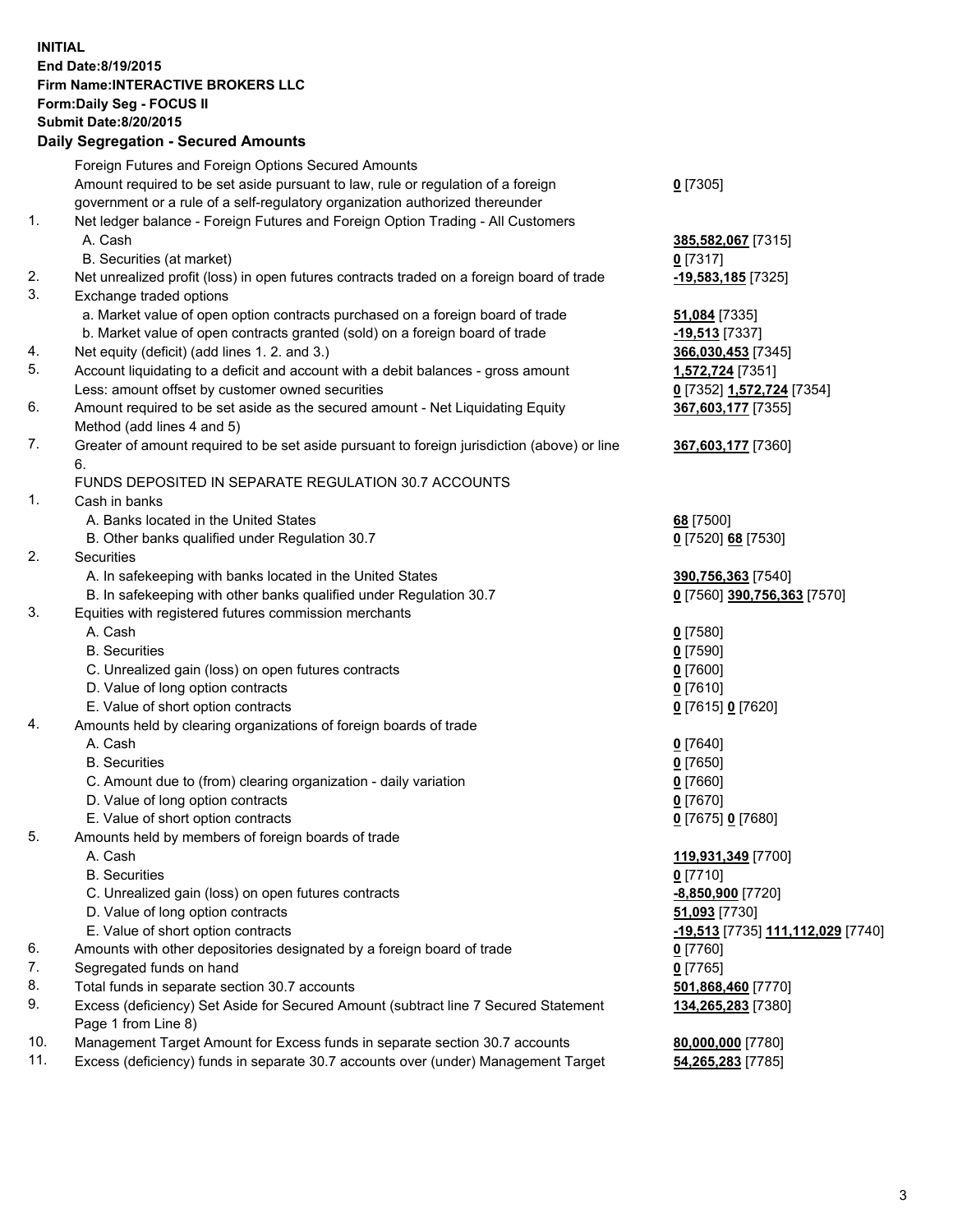**INITIAL End Date:8/19/2015 Firm Name:INTERACTIVE BROKERS LLC Form:Daily Seg - FOCUS II Submit Date:8/20/2015 Daily Segregation - Segregation Statement** SEGREGATION REQUIREMENTS(Section 4d(2) of the CEAct) 1. Net ledger balance A. Cash **2,625,106,850** [7010] B. Securities (at market) **0** [7020] 2. Net unrealized profit (loss) in open futures contracts traded on a contract market **-9,242,304** [7030] 3. Exchange traded options A. Add market value of open option contracts purchased on a contract market **125,062,510** [7032] B. Deduct market value of open option contracts granted (sold) on a contract market **-192,303,687** [7033] 4. Net equity (deficit) (add lines 1, 2 and 3) **2,548,623,369** [7040] 5. Accounts liquidating to a deficit and accounts with debit balances - gross amount **300,091** [7045] Less: amount offset by customer securities **0** [7047] **300,091** [7050] 6. Amount required to be segregated (add lines 4 and 5) **2,548,923,460** [7060] FUNDS IN SEGREGATED ACCOUNTS 7. Deposited in segregated funds bank accounts A. Cash **364,013,919** [7070] B. Securities representing investments of customers' funds (at market) **1,405,585,593** [7080] C. Securities held for particular customers or option customers in lieu of cash (at market) **0** [7090] 8. Margins on deposit with derivatives clearing organizations of contract markets A. Cash **21,293,096** [7100] B. Securities representing investments of customers' funds (at market) **1,043,406,746** [7110] C. Securities held for particular customers or option customers in lieu of cash (at market) **0** [7120] 9. Net settlement from (to) derivatives clearing organizations of contract markets **-13,144,457** [7130] 10. Exchange traded options A. Value of open long option contracts **125,014,625** [7132] B. Value of open short option contracts **-192,255,863** [7133] 11. Net equities with other FCMs A. Net liquidating equity **0** [7140] B. Securities representing investments of customers' funds (at market) **0** [7160] C. Securities held for particular customers or option customers in lieu of cash (at market) **0** [7170] 12. Segregated funds on hand **0** [7150] 13. Total amount in segregation (add lines 7 through 12) **2,753,913,659** [7180] 14. Excess (deficiency) funds in segregation (subtract line 6 from line 13) **204,990,199** [7190] 15. Management Target Amount for Excess funds in segregation **155,000,000** [7194] **49,990,199** [7198]

16. Excess (deficiency) funds in segregation over (under) Management Target Amount Excess